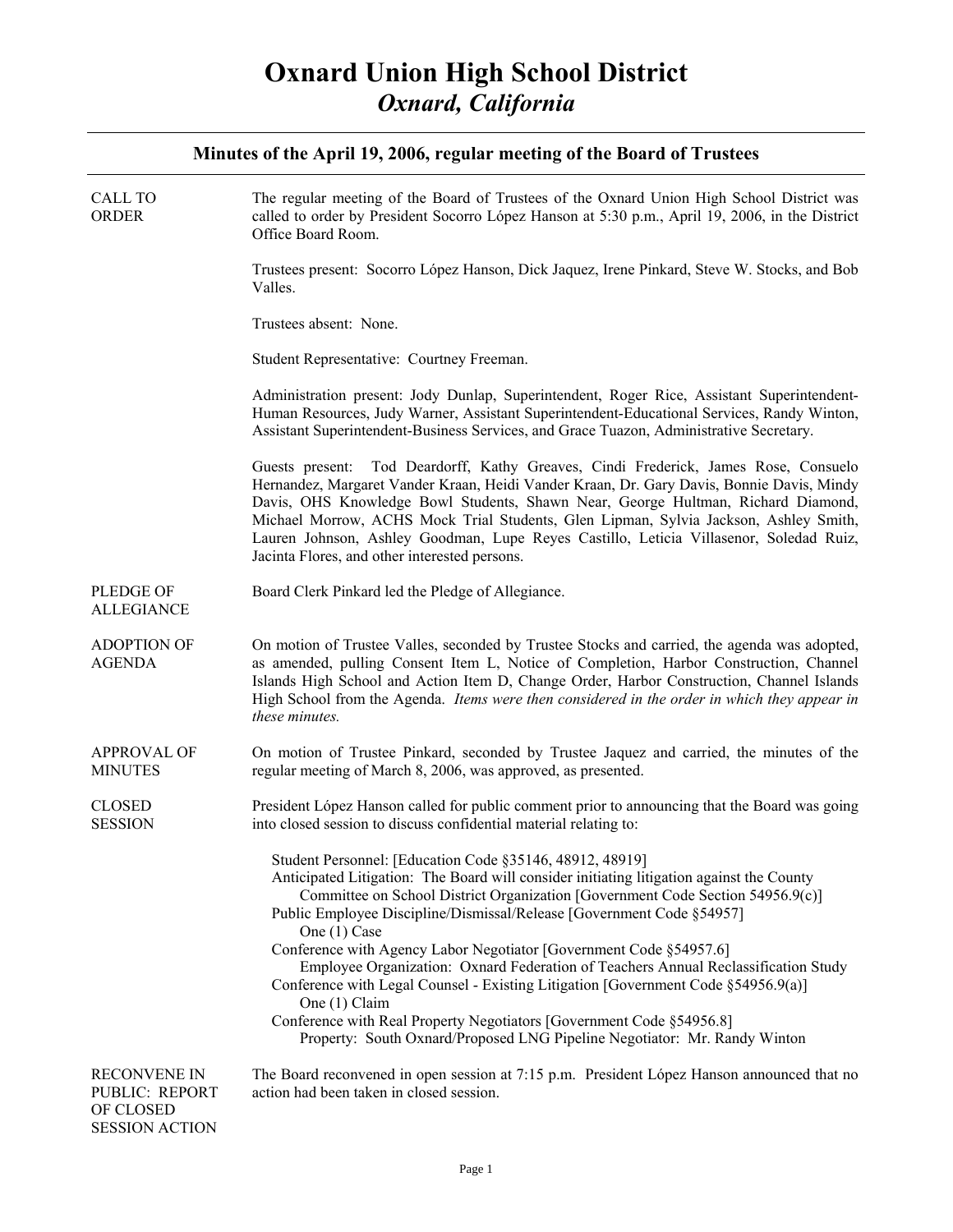| Minutes of the April 19, 2006, regular meeting of the Board of Trustees                                 |                                                                                                                                                                                                                                                                                                                                                                                                                                                                                                                                                                                                                                                                                                                                                                                                                                                                                                                                                                                                                                                                                                                                           |
|---------------------------------------------------------------------------------------------------------|-------------------------------------------------------------------------------------------------------------------------------------------------------------------------------------------------------------------------------------------------------------------------------------------------------------------------------------------------------------------------------------------------------------------------------------------------------------------------------------------------------------------------------------------------------------------------------------------------------------------------------------------------------------------------------------------------------------------------------------------------------------------------------------------------------------------------------------------------------------------------------------------------------------------------------------------------------------------------------------------------------------------------------------------------------------------------------------------------------------------------------------------|
| <b>AUDIENCE</b><br><b>TO ADDRESS</b><br><b>BOARD OF</b><br><b>TRUSTEES</b>                              | There were no audience comments or communications.                                                                                                                                                                                                                                                                                                                                                                                                                                                                                                                                                                                                                                                                                                                                                                                                                                                                                                                                                                                                                                                                                        |
| <b>STUDENT</b><br><b>REPRESENTATIVE</b><br>TO THE BOARD OF<br><b>TRUSTEES</b>                           | Ms. Courtney Freeman, Student Representative to the Board of Trustees, reported that the Mr.<br>OUHSD contest would be held either May 10 or May 18. Ms. Freeman also reported that she<br>will visit all high schools to recruit Student Representative candidates for the 2006-07 school<br>year.                                                                                                                                                                                                                                                                                                                                                                                                                                                                                                                                                                                                                                                                                                                                                                                                                                       |
| <b>BOARD</b><br><b>RECOGNITION:</b><br>2005-06 Mock Trial<br>Winners-Adolfo<br>Camarillo High<br>School | Mrs. Judy Warner, Assistant Superintendent-Educational Services, was pleased to report that<br>Adolfo Camarillo High School placed first among district schools and second overall in the 23 <sup>rd</sup><br>annual Ventura County Mock Trial Team competition. Twenty teams from high schools<br>countywide participated in this event, which required students to research a legal issue and<br>present a trial. Ms. Warner explained that Ventura County judges hear the cases, and attorneys<br>representing the county and private law firms score the students. Mr. Glenn Lipman, Principal<br>introduced Shawn Near, Advisor-Coach of Adolfo Camarillo High School's Mock Trial Team.<br>Mr. Near acknowledged team members' and thanked Attorney-Coaches Mr. George Hultman II,<br>Mr. Richard Diamond, and Mr. Michael Morrow for their assistance. On behalf of the Board of<br>Trustees, students received certificates of achievement, certificates of appreciation were<br>presented to Mr. Near and the three Attorney-Coaches, and Principal Lipman accepted a plaque<br>of recognition for Adolfo Camarillo High School. |
| <b>BOARD</b><br><b>RECOGNITION:</b><br>2005-06 Knowledge<br><b>Bowl Winners-</b><br>Oxnard High School  | Mrs. Judy Warner, Assistant Superintendent-Educational Services, was pleased to report that<br>Oxnard High School placed first among district schools and second in the county in the 43 <sup>rd</sup><br>annual Knowledge Bowl competition. Students from 10 schools competed in the event,<br>sponsored by the Camarillo Chapter of the American Association of University Women. She<br>explained that teams answered questions in a quiz format, similar to the game show "Jeopardy,"<br>on subjects in history, science, literature, math, current events and the arts. Ms. Mindy Davis<br>and Mrs. Bonnie Davis, Co-Coaches, were present to introduce the winning team members and<br>their parents. On behalf of the Board of Trustees, students received certificates of appreciation,<br>and Coach Mindy Davis accepted a plaque of recognition for Oxnard High School.                                                                                                                                                                                                                                                         |
| <b>BOARD</b><br><b>RECOGNITION:</b><br>District Visual<br><b>Communications</b><br>Winners              | Mrs. Judy Warner, Assistant Superintendent-Educational Services, was pleased to announce and<br>introduce the winners of the annual Visual Communications contest. She reported that the event<br>was hosted by the Ventura County Maritime Museum and that all students' artwork will be on<br>display through the month of April. Trustees recognized and presented certificates to:<br>Ashley Goodman, Adolfo Camarillo High School<br>First Place:<br>Second Place: Lauren Johnson, Rio Mesa High School<br>Third Place: Ashley Smith, Channel Islands High School<br>Mr. Glen Lipman, Principal accepted a plaque of recognition for Adolfo Camarillo High School.                                                                                                                                                                                                                                                                                                                                                                                                                                                                   |
| <b>BOARD</b><br><b>RECOGNITION:</b><br><b>Migrant State Parent</b><br>Representatives                   | Mrs. Judy Warner, Assistant Superintendent-Educational Services, was pleased to recognize five<br>OUHSD migrant parents who presented at the $27th$ Annual State Migrant Conference. She<br>reported that their presentation was entitled "Padres Ayudando Padres/Parents Helping Parents,"<br>which emphasized on the importance of parental involvement and how to become an involved<br>parent. Mrs. Warner added that these parents are to be commended for their leadership within<br>our district and at the State level. On behalf of the Board of Trustees, parents' received<br>certificates of recognition.                                                                                                                                                                                                                                                                                                                                                                                                                                                                                                                     |
| <b>SUPERINTENDENT</b><br><b>UPDATES</b>                                                                 | Superintendent Dunlap reported on the various upcoming districtwide tests. She announced<br>Channel Islands High School's Open House on April 27.                                                                                                                                                                                                                                                                                                                                                                                                                                                                                                                                                                                                                                                                                                                                                                                                                                                                                                                                                                                         |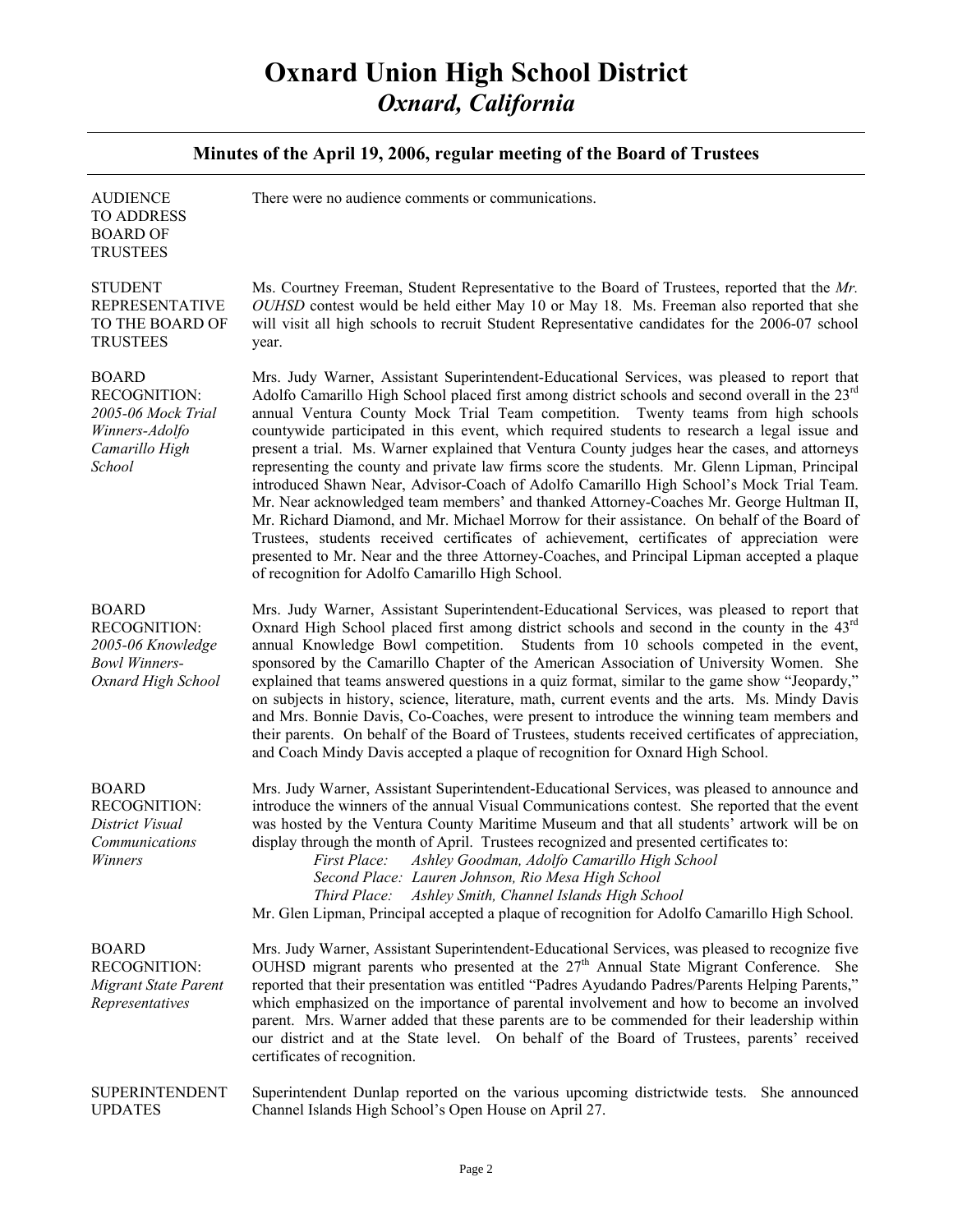| <b>SUPERINTENDENT</b><br><b>UPDATES</b><br>Continued | Dr. Dunlap also reported that she attended an UCSB Success Night held at Oxnard High School,<br>which recognized 60 students who were accepted to the UC systems. She added that a like event<br>would be held on April 20 to recognize Channel Islands and Hueneme High Schools students<br>accepted to the UC system.                                                                                                                                                                                                                                                                                                                                      |
|------------------------------------------------------|--------------------------------------------------------------------------------------------------------------------------------------------------------------------------------------------------------------------------------------------------------------------------------------------------------------------------------------------------------------------------------------------------------------------------------------------------------------------------------------------------------------------------------------------------------------------------------------------------------------------------------------------------------------|
|                                                      | Dr. Dunlap reported that she was pleasantly surprised with a visit from State Superintendent Jack<br>O'Connell earlier today. She and State Superintendent O'Connell went to Oxnard High School<br>to congratulate Mr. Edmiston's Vocal Ensemble class who took third place in a competition in<br>New York city over spring break.                                                                                                                                                                                                                                                                                                                          |
|                                                      | Superintendent Dunlap thanked Roger Rice, Assistant Superintendent-Human Resources, for<br>going to San Diego State University to recruit teachers during spring break. She also thanked<br>Judy Warner, Assistant Superintendent-Educational Services, Sylvia Jackson, Principal-Channel<br>Islands High School, and Laura Galido, Director-Assessment and Accountability for presenting<br>our district's program improvement plan at the CDE State Conference in Santa Clara.<br>Superintendent Dunlap also thanked Randy Winton, Assistant Superintendent-Business Services<br>and his staff for all their efforts on modernization and summer projects. |
|                                                      | Lastly, she will attend a meeting with partner district superintendents Friday of this week. The<br>meeting will focus on how to improve student transition into high school. Dr. Sylvia Jackson<br>was elected liaison to the group.                                                                                                                                                                                                                                                                                                                                                                                                                        |
| <b>CONSENT</b><br><b>CALENDAR</b>                    | On motion of Trustee Stocks, seconded by Trustee Valles and carried, the Consent Calendar<br>items were approved, as amended, pulling Item L, Notice of Completion, Harbor Construction,<br>Channel Islands High School.                                                                                                                                                                                                                                                                                                                                                                                                                                     |
| Certificated<br>Personnel                            | <b>Employment of First Year Probationary Certificated Personnel</b><br>Jorge Alvarez, School Psychologist, effective 05/01/06<br>Armando Bustillo, Science, effective 08/25/06<br>Ann Marostica, Science, effective 08/25/06                                                                                                                                                                                                                                                                                                                                                                                                                                 |
|                                                      | Ratification of Employment of Second Semester Temporary Teacher<br>Lise Lange, English teacher, effective $03/13/06 - 06/16/06$                                                                                                                                                                                                                                                                                                                                                                                                                                                                                                                              |
|                                                      | Reemployment of Certificated Personnel<br>That the list of probationary and permanent certificated personnel, on file with the permanent<br>minutes, be offered reemployment for the 2006-2007 school year, pursuant to Education Code<br>§44842.                                                                                                                                                                                                                                                                                                                                                                                                            |
|                                                      | Declination of Employment<br>Francisco Conrow                                                                                                                                                                                                                                                                                                                                                                                                                                                                                                                                                                                                                |
|                                                      | Request for Part-Time Service Leave, 2006-2007 School Year<br>Noemi Diaz, Mathematics teacher, 80 percent assignment<br>LaDonna S. Ramos, Science teacher, 80 percent assignment<br>Norma Salcido, Science teacher, 80 percent assignment<br>Request for Sabbatical Leave for the Purpose of Professional Study, 2006-2007 School Year<br>Cary Davis, Special Education teacher                                                                                                                                                                                                                                                                              |
|                                                      | Request for Leave Without Pay, 2006-2007 School Year<br>Amy Dingee, Science teacher<br>Candis Gillett, English teacher<br>Verity Olliff, English teacher                                                                                                                                                                                                                                                                                                                                                                                                                                                                                                     |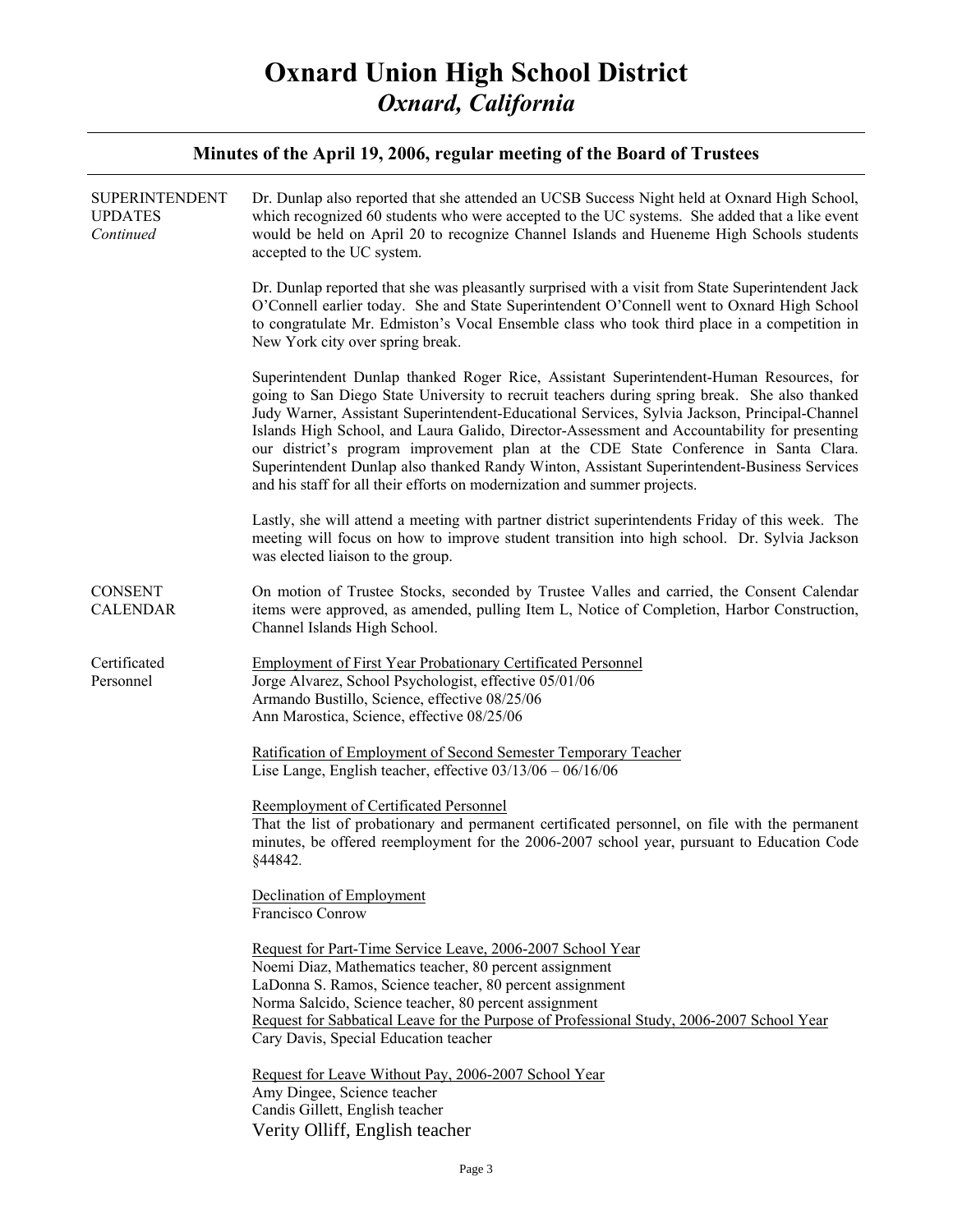| Certificated<br>Personnel<br>Continued | Retirement<br>Lee R. Cox, English teacher, effective 06/17/06<br>Steve Davis, Science teacher, effective 06/17/06<br>Franklin C. Gankas, Physical Education teacher, effective 06/17/06<br>Linda Valdez, Staff Development Resource teacher, effective 06/22/06<br>Resignation<br>Kara Green, Special Education teacher, effective 03/30/06<br>Nicholas G. Guerra, ROTC Instructor, effective 06/17/06<br>Sarah Lyle, English teacher, effective 06/17/06<br>Leslie Ann Lloyd, Adult School teacher, effective 06/16/07 |
|----------------------------------------|-------------------------------------------------------------------------------------------------------------------------------------------------------------------------------------------------------------------------------------------------------------------------------------------------------------------------------------------------------------------------------------------------------------------------------------------------------------------------------------------------------------------------|
| Classified<br>Personnel                | Employment<br>Rhonda Gonzales, Nutrition Services Assistant I, effective 04/20/06<br>Dolores Raymond, Clerical Assistant I, effective 04/20/06<br>Reclassification<br>Mary Senesac, from Clerical Assistant II to EDP Terminal Operator-Attendance, effective<br>04/03/06                                                                                                                                                                                                                                               |
|                                        | Ratification of Employment<br>Sergio Contreras, Custodian, effective 03/13/06<br>Rafael Fraire, Custodian, effective 03/20/06<br>Robert Nessline, Paraeducator I, effective 03/28/06<br>Odell Washington, Campus Supervisor, effective 03/16/06<br>Release of Probationary Employee<br>Resolution 06-16, effective 04/04/06                                                                                                                                                                                             |
|                                        | Request for Leave of Absence Without Pay<br>Santa Coria, Paraeducator III, effective 04/17/05 - 04/17/06<br>Karen Jackson, Nutrition Services Assistant I, effective 03/22/06 - 03/22/07<br>Carl Richardson, Campus Supervisor, effective 02/14/06 - 03/31/06<br><b>Request to Rescind Retirement</b><br>Socorro Zepeda, Paraeducator I                                                                                                                                                                                 |
|                                        | Retirement<br>Diane Barton, School Secretary, effective 05/15/06<br>Emma Jaramillo, Nutrition Services Cook, effective 06/21/06<br>Carlito Ocampo, Cafeteria Manager, effective 08/30/06<br>Victoria Smith, Textbook/Media Assistant, effective 06/16/06                                                                                                                                                                                                                                                                |
|                                        | Resignation<br>Claudia Bastarrachea, EDP Terminal Operator - Records, effective 05/12/06<br>Loujhereleen Esmende, Nutrition Services Assistant I, effective 04/16/06<br>Miriam Fajardo, Nutrition Services Assistant I, effective 03/20/06<br>Judith Fujimoto, Paraeducator IV, effective 03/28/06<br>Charlotte Romero, Campus Supervisor, effective 04/18/06<br>Salustina Salvador, Nutrition Services Assistant I, effective 03/29/06<br>Karen Turek, Paraeducator I, effective 06/17/06                              |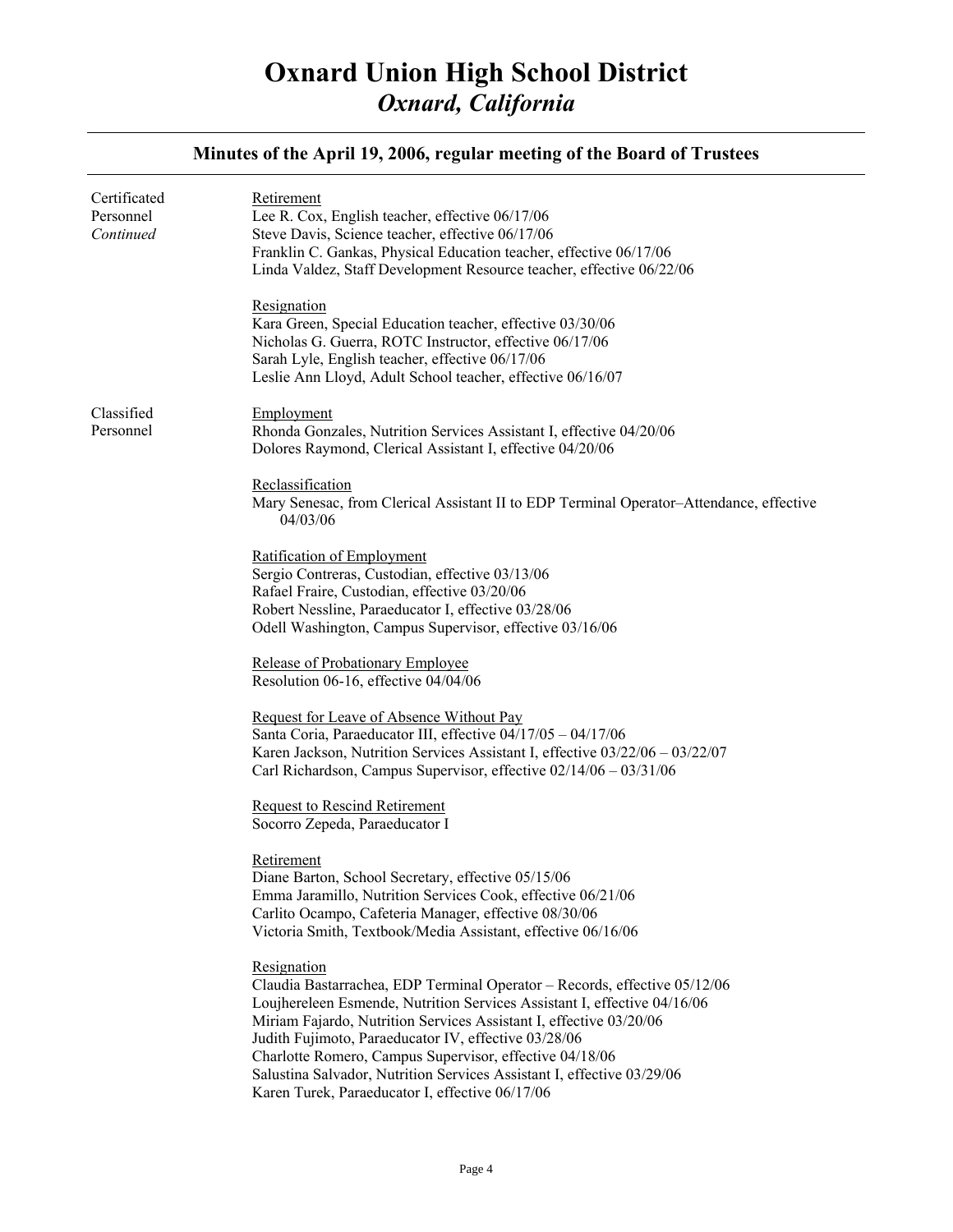| Purchase Orders                          | That Purchase Orders totaling \$1,175,516.54 and Direct Pays totaling \$329,669.24 be approved,<br>as presented.                                                                                                                                                                                                                                                                                                                                                                                                                                                |
|------------------------------------------|-----------------------------------------------------------------------------------------------------------------------------------------------------------------------------------------------------------------------------------------------------------------------------------------------------------------------------------------------------------------------------------------------------------------------------------------------------------------------------------------------------------------------------------------------------------------|
| Non-Public School<br>Placement           | That the non-public school placement, as of March 1, 2006, for Student No. 116069, Case<br>Number Thirty-eight, 05/06, be approved according to the recommendation of the student's IEP<br>team and the Director of Special Education.                                                                                                                                                                                                                                                                                                                          |
| <b>Voluntary Consent</b><br>to Expulsion | That Student No. 95858 be expelled from the Oxnard Union High School District for the<br>remainder of the 2005-06 school year, and that the student attend Gateway Community School<br>for the period of expulsion. The student will be reviewed for readmission in accordance with<br>district policy upon the conclusion of the term of the expulsion, and is to comply with the<br>recommended Rehabilitation Plan and provide documentation that the plan has been completed.                                                                               |
| <b>Voluntary Consent</b><br>to Expulsion | That Student No. 95982 be expelled from the Oxnard Union High School District for the<br>remainder of the 2005-06 school year, and that the student attend Pacific View Community Day<br>School for the period of the expulsion. The student will be reviewed for readmission in<br>accordance with district policy upon the conclusion of the term of the expulsion, and is to<br>comply with the recommended Rehabilitation Plan and provide documentation that the plan has<br>been completed.                                                               |
| <b>Voluntary Consent</b><br>to Expulsion | That Student No. 101538 be expelled from the Oxnard Union High School District for the<br>remainder of the 2005-06 school year, and that the student attend Pacific View Community Day<br>School for the period of the expulsion. The student will be reviewed for readmission in<br>accordance with district policy upon the conclusion of the term of the expulsion, and is to<br>comply with the recommended Rehabilitation Plan and provide documentation that the plan has<br>been completed.                                                              |
| <b>Voluntary Consent</b><br>to Expulsion | That Student No. 101704 be expelled from the Oxnard Union High School District for the<br>remainder of the 2005-06 school year, and that the student attend Pacific View Community Day<br>School for the period of expulsion. The student will be reviewed for readmission in accordance<br>with district policy upon the conclusion of the term of the expulsion, and is to comply with the<br>recommended Rehabilitation Plan and provide documentation that the plan has been completed.                                                                     |
| <b>Voluntary Consent</b><br>to Expulsion | That Student No. 104464 be expelled from the Oxnard Union High School District for the<br>remainder of the 2005-06 school year, and that the student attend Pacific View Community Day<br>School for the period of expulsion. The student will be reviewed for readmission in accordance<br>with district policy upon the conclusion of the term of the expulsion, and is to comply with the<br>recommended Rehabilitation Plan and provide documentation that the plan has been completed.                                                                     |
| <b>Voluntary Consent</b><br>to Expulsion | That Student No. 107674 be expelled from the Oxnard Union High School District for the<br>remainder of the 2005-06 school year, summer school 2006, and the fall semester of the 2006-07<br>school year, and that the student attend Gateway Community School for the period of the<br>expulsion. The student will be reviewed for readmission in accordance with district policy upon<br>the conclusion of the term of the expulsion, and is to comply with the recommended<br>Rehabilitation Plan and provide documentation that the plan has been completed. |
| <b>Voluntary Consent</b><br>to Expulsion | That Student No. 107678 be expelled from the Oxnard Union High School District for the<br>remainder of the 2005-06 school year, and the fall semester of the 2006-07 school year, and that<br>the student attend Gateway Community School for the period of the expulsion. The student will<br>be reviewed for readmission in accordance with district policy upon the conclusion of the term of<br>the expulsion, and is to comply with the recommended Rehabilitation Plan and provide<br>documentation that the plan has been completed.                     |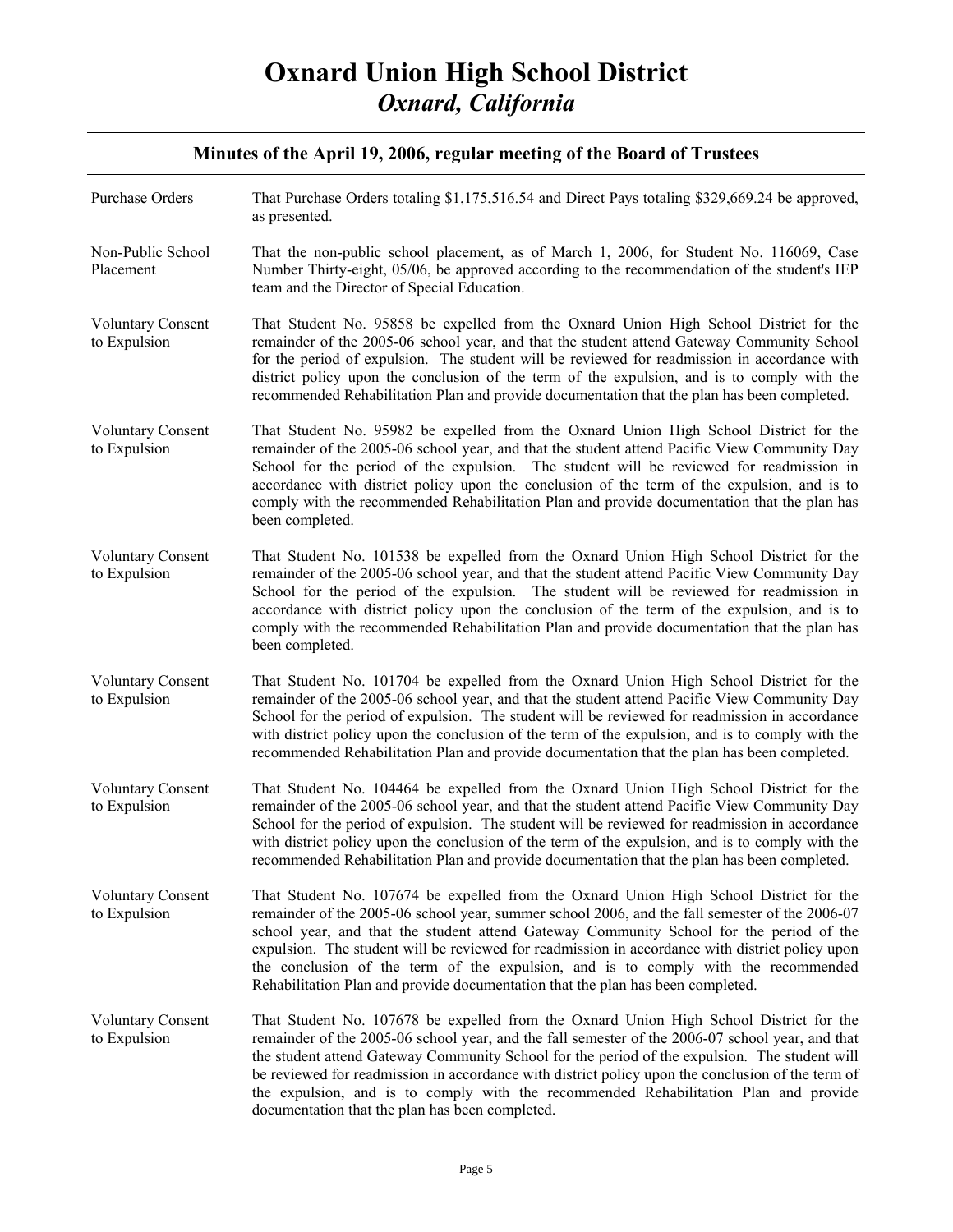| <b>Voluntary Consent</b><br>to Expulsion | That Student No. 108138 be expelled from the Oxnard Union High School District for the<br>remainder of the 2005-06 school year, and the fall semester of the 2006-07 school year, and that<br>the student attend Pacific View Community Day School for the period of expulsion. The student<br>will be reviewed for readmission in accordance with district policy upon the conclusion of the<br>term of the expulsion, and is to comply with the recommended Rehabilitation Plan and provide<br>documentation that the plan has been completed. |
|------------------------------------------|--------------------------------------------------------------------------------------------------------------------------------------------------------------------------------------------------------------------------------------------------------------------------------------------------------------------------------------------------------------------------------------------------------------------------------------------------------------------------------------------------------------------------------------------------|
| <b>Voluntary Consent</b><br>to Expulsion | That Student No. 108298 be expelled from the Oxnard Union High School District for the<br>remainder of the 2005-06 school year, and that the student attend Pacific View Community Day<br>School for the period of expulsion. The student will be reviewed for readmission in accordance<br>with district policy upon the conclusion of the term of the expulsion, and is to comply with the<br>recommended Rehabilitation Plan and provide documentation that the plan has been completed.                                                      |
| <b>Voluntary Consent</b><br>to Expulsion | That Student No. 108366 be expelled from the Oxnard Union High School District for the<br>remainder of the 2005-06 school year and summer school 2006, and that the student attend<br>Pacific View Community Day School for the period of expulsion. The student will be reviewed<br>for readmission in accordance with district policy upon the conclusion of the term of the<br>expulsion, and is to comply with the recommended Rehabilitation Plan and provide<br>documentation that the plan has been completed.                            |
| <b>Voluntary Consent</b><br>to Expulsion | That Student No. 109253 be expelled from the Oxnard Union High School District for the<br>remainder of the 2005-06 school year, and the fall semester of the 2006-07 school year, and that<br>the student attend Gateway Community School for the period of expulsion. The student will be<br>reviewed for readmission in accordance with district policy upon the conclusion of the term of<br>the expulsion, and is to comply with the recommended Rehabilitation Plan and provide<br>documentation that the plan has been completed.          |
| <b>Voluntary Consent</b><br>to Expulsion | That Student No. 110503 be expelled from the Oxnard Union High School District for the<br>remainder of the 2005-06 school year, and the fall semester of the 2006-07 school year, and that<br>the student attend Gateway Community School for the period of expulsion. The student will be<br>reviewed for readmission in accordance with district policy upon the conclusion of the term of<br>the expulsion, and is to comply with the recommended Rehabilitation Plan and provide<br>documentation that the plan has been completed.          |
| <b>Voluntary Consent</b><br>to Expulsion | That Student No. 111339 be expelled from the Oxnard Union High School District for the<br>remainder of the 2005-06 school year, and the fall semester of the 2006-07 school year, and that<br>the student attend Pacific View Community Day School for the period of expulsion. The student<br>will be reviewed for readmission in accordance with district policy upon the conclusion of the<br>term of the expulsion, and is to comply with the recommended Rehabilitation Plan and provide<br>documentation that the plan has been completed. |
| <b>Voluntary Consent</b><br>to Expulsion | That Student No. 112001 be expelled from the Oxnard Union High School District for the<br>remainder of the 2005-06 school year, and that the student attend Pacific View Community Day<br>School for the period of expulsion. The student will be reviewed for readmission in accordance<br>with district policy upon the conclusion of the term of the expulsion, and is to comply with the<br>recommended Rehabilitation Plan and provide documentation that the plan has been completed.                                                      |
| <b>Voluntary Consent</b><br>to Expulsion | That Student No. 115994 be expelled from the Oxnard Union High School District for the<br>remainder of the 2005-06 school year, and the fall semester of the 2006-07 school year, and that<br>the student attend Gateway Community School for the period of expulsion. The student will be<br>reviewed for readmission in accordance with district policy upon the conclusion of the term of<br>the expulsion, and is to comply with the recommended Rehabilitation Plan and provide<br>documentation that the plan has been completed.          |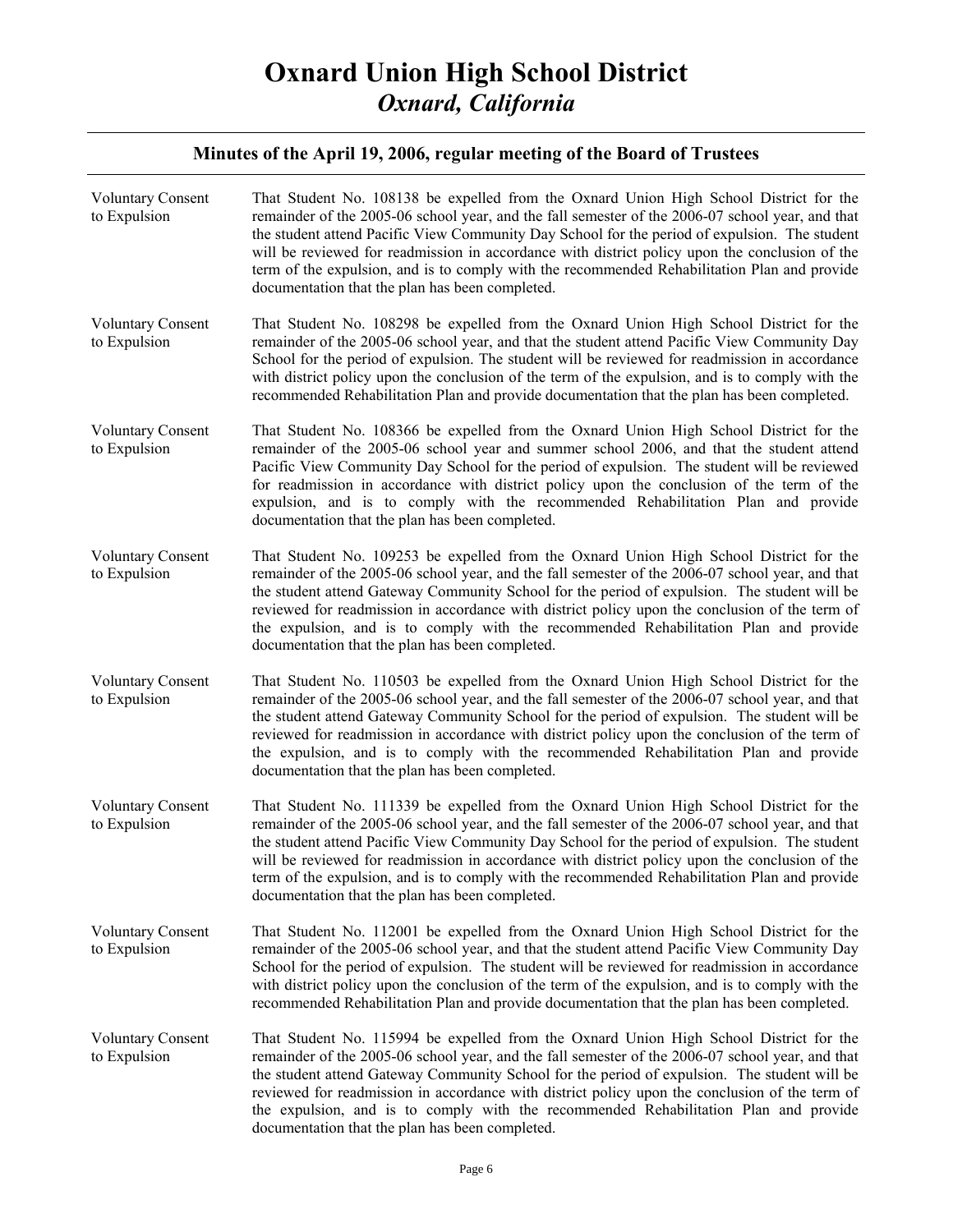| <b>Voluntary Consent</b><br>to Expulsion                                        | That Student No. 116271 be expelled from the Oxnard Union High School District for the<br>remainder of the 2005-06 school year, and the fall semester of the 2006-07 school year, and that<br>the student attend Pacific View Community Day School for the period of expulsion. The student<br>will be reviewed for readmission in accordance with district policy upon the conclusion of the<br>term of the expulsion, and is to comply with the recommended Rehabilitation Plan and provide<br>documentation that the plan has been completed.     |
|---------------------------------------------------------------------------------|------------------------------------------------------------------------------------------------------------------------------------------------------------------------------------------------------------------------------------------------------------------------------------------------------------------------------------------------------------------------------------------------------------------------------------------------------------------------------------------------------------------------------------------------------|
| <b>Voluntary Consent</b><br>to Expulsion                                        | That Student No. 118229 be expelled from the Oxnard Union High School District for the<br>remainder of the 2005-06 school year, and the fall semester of the 2006-07 school year, and that<br>the student attend Gateway Community School for the period of expulsion. The student will be<br>reviewed for readmission in accordance with district policy upon the conclusion of the term of<br>the expulsion, and is to comply with the recommended Rehabilitation Plan and provide<br>documentation that the plan has been completed.              |
| <b>Voluntary Consent</b><br>to Expulsion                                        | That Student No. 120516 be expelled from the Oxnard Union High School District for the<br>remainder of the 2005-06 school year, and the fall semester of the 2006-07 school year, and that<br>the student attend Gateway Community School for the period of expulsion. The student will be<br>reviewed for readmission in accordance with district policy upon the conclusion of the term of<br>the expulsion, and is to comply with the recommended Rehabilitation Plan and provide<br>documentation that the plan has been completed.              |
| <b>Voluntary Consent</b><br>to Expulsion                                        | That Student No. 121248 be expelled from the Oxnard Union High School District for the<br>remainder of the 2005-06 school year, and the fall semester of the 2006-07 school year, and that<br>the student attend Gateway Community School for the period of expulsion. The student will be<br>reviewed for readmission in accordance with district policy upon the conclusion of the term of<br>the expulsion, and is to comply with the recommended Rehabilitation Plan and provide<br>documentation that the plan has been completed.              |
| <b>Voluntary Consent</b><br>to Expulsion                                        | That Student No. 122838 be expelled from the Oxnard Union High School District for the<br>remainder of the 2005-06 school year, and that the student attend Gateway Community School<br>for the period of expulsion. The student will be reviewed for readmission in accordance with<br>district policy upon the conclusion of the term of the expulsion, and is to comply with the<br>recommended Rehabilitation Plan and provide documentation that the plan has been completed.                                                                   |
| <b>Voluntary Consent</b><br>to Expulsion                                        | That Student No. 122671 be expelled from the Oxnard Union High School District for the<br>remainder of the 2005-06 school year, and the fall semester of the 2006-07 school year, and that<br>the student attend Gateway Community School for the period of expulsion. The student will be<br>reviewed for readmission in accordance with district policy upon the conclusion of the term of<br>the expulsion, and is to comply with the recommended Rehabilitation Plan and provide<br>documentation that the plan has been completed.              |
| Expulsion by<br>Recommendation of<br><b>Administrative Panel</b>                | That Student No. 109331 be expelled from the Oxnard Union High School District for the<br>remainder of the 2005-06 school year, and the fall semester of the 2006-07 school year, and that<br>the student be placed at Gateway Community School during the period of the expulsion. The<br>student will be reviewed for readmission in accordance with district policy upon the conclusion<br>of the term of the expulsion, and is to comply with the recommended Rehabilitation Plan and<br>provide documentation that the plan has been completed. |
| Approval of CAHSEE<br>Mathematics<br>Requirement Waiver<br>for One SPED Student | That the waiver of California High School Exit Exam (CAHSEE) Requirement in Mathematics<br>for one special education student be approved, as presented.                                                                                                                                                                                                                                                                                                                                                                                              |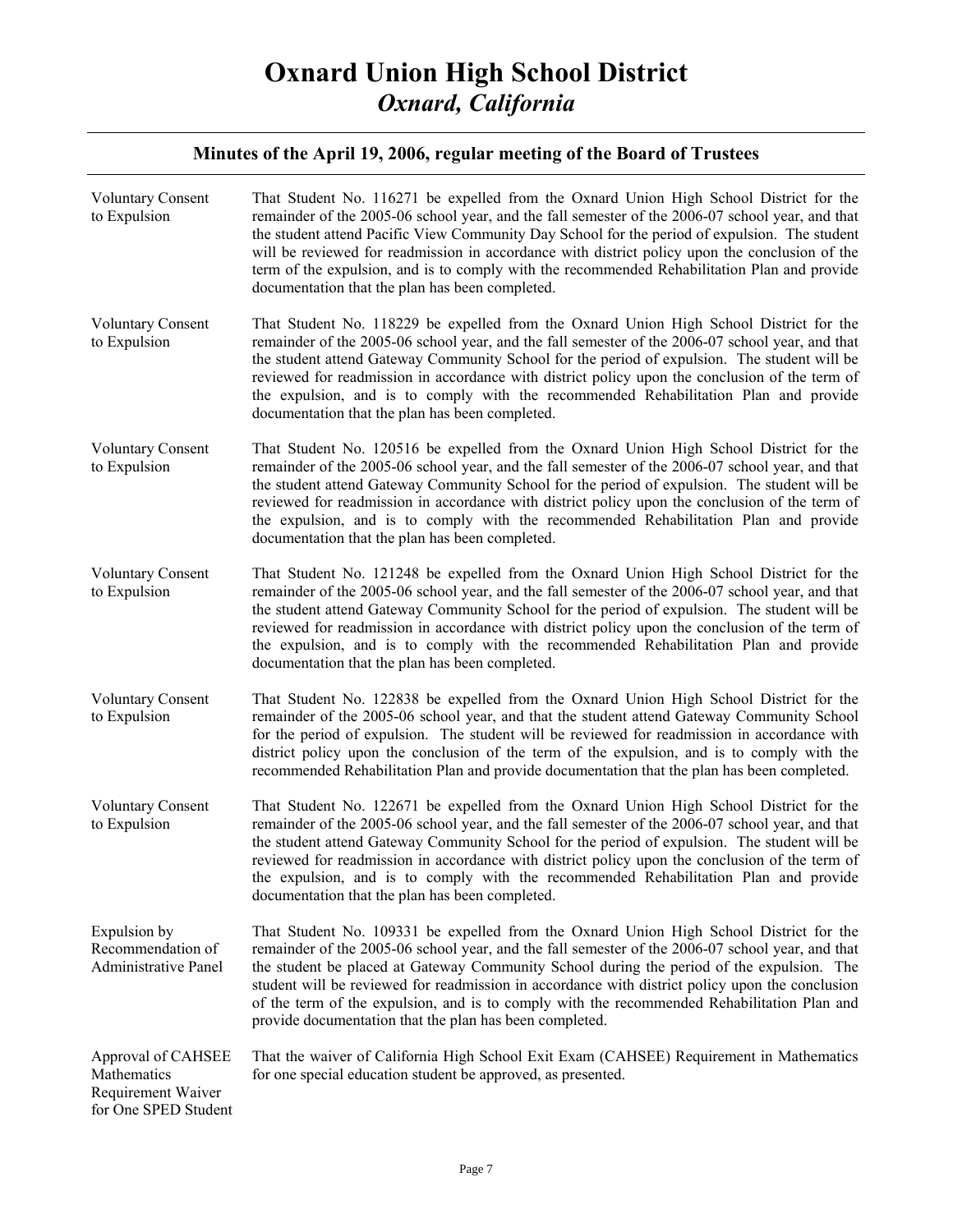| Approval of Trip<br>Request; OHS                                                                                               | That the Oxnard High School Trip Request for 12 students and 2 chaperones to attend Volleyball<br>Tournament in Honolulu, Hawaii, August 14-21, 2006, with no loss of instructional time be<br>approved, as presented.                                                                                                                                                                                                                                                                                                                                                                                                                                      |
|--------------------------------------------------------------------------------------------------------------------------------|-------------------------------------------------------------------------------------------------------------------------------------------------------------------------------------------------------------------------------------------------------------------------------------------------------------------------------------------------------------------------------------------------------------------------------------------------------------------------------------------------------------------------------------------------------------------------------------------------------------------------------------------------------------|
| Approval of<br>Reclassification Study                                                                                          | That the reclassification study be approved, as presented.                                                                                                                                                                                                                                                                                                                                                                                                                                                                                                                                                                                                  |
| Approval of Quarterly<br>Report of<br>Administrative<br>Regulation 1312(a)-<br>Williams Uniform<br><b>Complaint Procedures</b> | That the quarterly report of Administrative Regulation $1312.4(a)$ – Williams Uniform Complaint<br>Procedures be approved, as presented.                                                                                                                                                                                                                                                                                                                                                                                                                                                                                                                    |
| Agreement with As<br>Promised<br>Landscaping, Inc.                                                                             | That the renewal agreement with As Promised Landscaping, Inc., be approved, as presented.                                                                                                                                                                                                                                                                                                                                                                                                                                                                                                                                                                   |
| Agreement with<br>Education Logistics,<br>Inc. (EDULOG)                                                                        | That the agreement for Software and Application Hosting with Education Logistics, Inc.<br>(EDULOG) be approved, as presented.                                                                                                                                                                                                                                                                                                                                                                                                                                                                                                                               |
| Notice of                                                                                                                      | That the Notice of Completions be approved, as listed.                                                                                                                                                                                                                                                                                                                                                                                                                                                                                                                                                                                                      |
| Completions                                                                                                                    | Hughes General Engineering, Inc. for Installation of the Baseball/Softball Bleachers at<br>➤<br>Channel Islands, Hueneme and Rio Mesa High Schools<br>Harbor Construction for General Construction at Hueneme High School<br>➤<br>Kewaunee Scientific Corporation for Laboratory Casework at Channel Islands High School<br>➤<br>Center Glass Company for Installation of Aluminum Glazing and Windows at Hueneme<br>≻<br>High School<br>Eberhard SMC for Heating & Air Conditioning at Hueneme High School<br>➤                                                                                                                                            |
| Approval of Purchase<br>of Six Portable<br>Classrooms: CIHS,<br>OHS, PHS                                                       | That the purchase of six portable classroom buildings for Channel Islands, Oxnard, and Pacifica<br>High Schools from Modtech, Inc. 2830 Barrett Avenue, Perris, California in the amount of<br>\$1,304,231.00 be approved under the provisions of the Coachella Valley Unified School District<br>"Piggyback" contract Bid #46-04/05 FB. This Project will be funded through Developer Fees.<br>Further, that in order to expedite the work and make minor modifications as may be necessary,<br>district administration is authorized to approve change orders in an amount not to exceed ten<br>percent $(10\%)$ of the contracted price for the project. |
| Contract with<br>Villarruel Architects,<br>Inc.                                                                                | That the contract with Villarruel Architects, Inc., 14955 Califa Street, Van Nuys, California<br>91431 for architectural service for the purchase of new science labs at Channel Islands, Oxnard,<br>and Pacifica High Schools be approved, as presented. The amount of this contract will be<br>\$39,000.00, and will be funded through Developer Fees. Further, that in order to expedite the<br>work and make minor modifications as may be necessary, district administration is authorized to<br>approve change orders in an amount not to exceed ten percent $(10\%)$ of the contracted price for<br>the project.                                     |
| <b>Engagement Letter</b><br>with Deloitte<br>Consulting LLP                                                                    | That the engagement letter with Deloitte Consulting LLP be approved, as presented.                                                                                                                                                                                                                                                                                                                                                                                                                                                                                                                                                                          |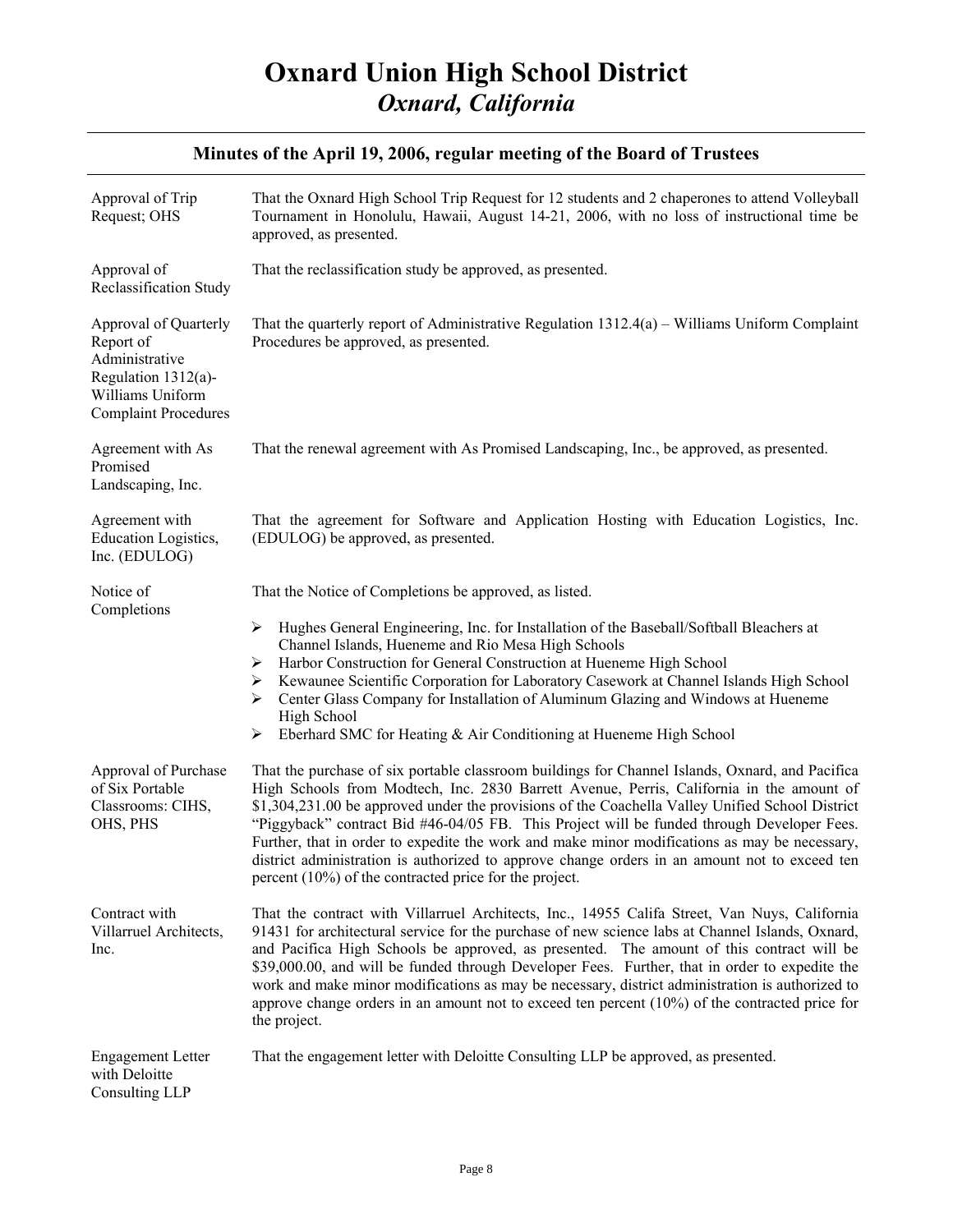| Disposal of<br><b>Surplus Property</b>                                                  | That the items listed be declared surplus and that staff be authorized to dispose of all items<br>through sale or other means, in the most expeditious manner.                                                                                                                                                                                                                                                                                                                                                                                       |
|-----------------------------------------------------------------------------------------|------------------------------------------------------------------------------------------------------------------------------------------------------------------------------------------------------------------------------------------------------------------------------------------------------------------------------------------------------------------------------------------------------------------------------------------------------------------------------------------------------------------------------------------------------|
| Donations                                                                               | That the Donations Report for the reporting period March 9, 2006, through April 19, 2006, be<br>accepted, as presented.                                                                                                                                                                                                                                                                                                                                                                                                                              |
| <b>ADOPTION OF NEW</b><br><b>COURSE</b><br><b>PROPOSALS</b>                             | On motion of Trustee Stocks, seconded by Trustee Valles and carried, the following new course<br>proposals were adopted, as presented:                                                                                                                                                                                                                                                                                                                                                                                                               |
|                                                                                         | <b>Health Science Survey</b><br>Biology Lab - Health Academy<br><b>Video and Film</b>                                                                                                                                                                                                                                                                                                                                                                                                                                                                |
| <b>ADOPTION OF</b><br>RESOLUTION NO.<br>06-15, National<br>Teacher Appreciation<br>Week | On motion of Trustee Jaquez, seconded by Trustee Pinkard and carried, Resolution No. 06-15,<br>National Teacher Appreciation Week, May 7-13, 2006 was adopted, as presented.                                                                                                                                                                                                                                                                                                                                                                         |
| APPROVAL OF 50-<br>50 FUNDING<br>MATCH, ACHS<br>Enhancement of<br>Weight Room           | On motion of Trustee Valles, seconded by Trustee Jaquez and carried, the request for the district<br>to enter into a 50-50 match funding agreement with Adolfo Camarillo High School for the<br>enhancement of their weight room was approved, as presented.                                                                                                                                                                                                                                                                                         |
| <b>BOARD MEMBERS'</b><br><b>REPORTS AND</b><br><b>COMMUNICATION</b>                     | Trustee Valles reported he attended the Ventura County School Board Association advisory<br>meeting where speakers highlighted concerns with student dress code in schools and the high<br>number of students that cannot complete applications.                                                                                                                                                                                                                                                                                                     |
|                                                                                         | Trustee Valles talked about the number of academies offered countywide and cited that Oxnard<br>Adult School is currently offering three. Trustee Valles announced that he was pleased to see the<br>fruition of more academies in our district.                                                                                                                                                                                                                                                                                                     |
|                                                                                         | Trustee Valles reported on a movie he watched entitled "Take a Leave" depicting the positive<br>influence ballroom dancing had on inner-city school students. Trustee Valles recommended the<br>movie for viewing.                                                                                                                                                                                                                                                                                                                                   |
|                                                                                         | Trustee Pinkard reported on her attendance at a luncheon fundraiser for State Superintendent<br>O'Connell. State Superintendent O'Connell highlighted what he would like to see in the schools<br>such as, less bungalows, and the need of adequate equipment for vocational programs. He also<br>addressed the business sectors' concerns regarding the type of workforce produced by our<br>schools. Superintendent O'Connell stated that the CAHSEE is working well and students are<br>getting the type of education they need to be successful. |
|                                                                                         | Trustee Pinkard reported that she chaperoned 20 countywide students on a college tour over<br>spring break.                                                                                                                                                                                                                                                                                                                                                                                                                                          |
|                                                                                         | Trustee Pinkard reported that she attended a Planning Commission pre-meeting earlier today<br>where the subject of availability of school campus use on weekends was brought-up. Trustee<br>Pinkard will direct their inquiries to Randy Winton.                                                                                                                                                                                                                                                                                                     |
|                                                                                         | Trustee Stocks reported that he was in attendance at the same meeting as Trustee Valles and<br>added that he was impressed by the information he received at the meeting.                                                                                                                                                                                                                                                                                                                                                                            |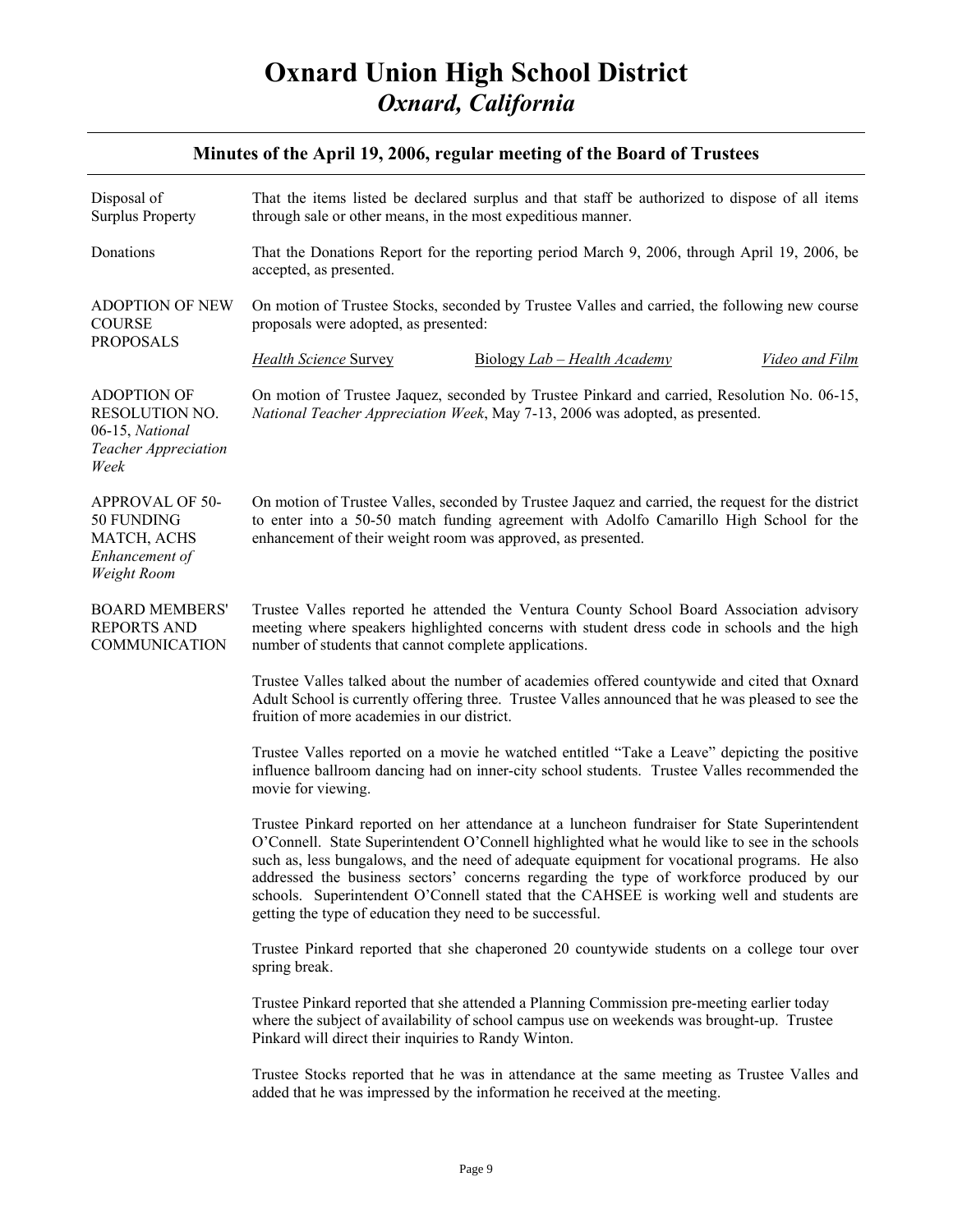| <b>BOARD MEMBERS'</b><br><b>REPORTS AND</b><br>COMMUNICATION<br>Continued | Trustee Stocks added that the board-approved academies require a lot of financial support and<br>the district should go on record that these academies will get the financial support they need to<br>succeed.                                                                                                                                                                                                                                                                                                                                                                                                                                                                                                              |
|---------------------------------------------------------------------------|-----------------------------------------------------------------------------------------------------------------------------------------------------------------------------------------------------------------------------------------------------------------------------------------------------------------------------------------------------------------------------------------------------------------------------------------------------------------------------------------------------------------------------------------------------------------------------------------------------------------------------------------------------------------------------------------------------------------------------|
|                                                                           | Trustee Jaquez asked Assistant Superintendent Warner to inform Business Department Chairs<br>about students not being able to complete applications properly.                                                                                                                                                                                                                                                                                                                                                                                                                                                                                                                                                               |
|                                                                           | Trustee Jaquez reported that he attended a unification meeting in Somis and attended Pacific<br>View and Adolfo Camarillo High School's open house.                                                                                                                                                                                                                                                                                                                                                                                                                                                                                                                                                                         |
|                                                                           | Lastly, Trustee Jaquez also reported that he is in receipt of numerous Emails from students<br>voicing their opposition to the immigration reform bill. Trustee Jaquez would like to go on<br>record that he is opposed to students missing school, especially Latino students.                                                                                                                                                                                                                                                                                                                                                                                                                                             |
|                                                                           | President López Hanson reported that she served as a judge for the Camarillo Academic<br>Olympics.                                                                                                                                                                                                                                                                                                                                                                                                                                                                                                                                                                                                                          |
|                                                                           | President López Hanson reported that she attended Hueneme, Rio Mesa, and Adolfo Camarillo<br>High Schools' open house.                                                                                                                                                                                                                                                                                                                                                                                                                                                                                                                                                                                                      |
|                                                                           | Trustees are in receipt of a meeting invitation, from Mr. Marty Bates, between the OUHSD and<br>PVSD Board of Trustees. President López Hanson asked for the Board's consensus on<br>attendance at this meeting, and it was the Board's consensus to decline Mr. Bates' invitation.<br>Superintendent Dunlap will respond to Mr. Bates' invitation on behalf of Trustees.                                                                                                                                                                                                                                                                                                                                                   |
| <b>ITEMS FOR</b><br><b>FUTURE</b><br>CONSIDERATION                        | Consideration of Acceptance of School Accountability Report Cards -<br>А.<br>May 10, 2006<br>Board Recognition: Music Festival Winner - May 10, 2006<br>В.<br>C.<br>Renewal of Participation in CBET Program - May 10, 2006<br>Consideration of Approval of New Textbook Proposals - May 10, 2006<br>D.<br>Ε.<br>Consideration of Approval of Declaration of Need for Fully Funded Qualified Teachers -<br>$-$ May 10, 2006<br>Consideration of Adoption of Resolution recognizing Classified School Employee Week -<br>F.<br>$-$ May 10, 2006<br>Consideration of Budget Adoption - June 21, 2006<br>G.<br>Consideration of Approval of Quad Contracts - Channel Islands and Hueneme High<br>Н.<br>Schools - June 21, 2006 |
| <b>FUTURE</b><br><b>MEETINGS</b>                                          | On motion of Trustee Pinkard, seconded by Trustee Jaquez and carried, the regularly scheduled<br>meeting in May was moved to May 10, 2006 – 5:30 p.m., in the District Office Board Room.                                                                                                                                                                                                                                                                                                                                                                                                                                                                                                                                   |
|                                                                           | Wednesday, May 10, 2006 - 5:30 p.m., in the District Office Board Room<br>regularly scheduled meeting                                                                                                                                                                                                                                                                                                                                                                                                                                                                                                                                                                                                                       |
|                                                                           | Wednesday, June 21, 2006 - 5:30 p.m., in the District Office Board Room<br>regularly scheduled meeting                                                                                                                                                                                                                                                                                                                                                                                                                                                                                                                                                                                                                      |
|                                                                           | Wednesday, July 19, 2006 - 5:30 p.m., in the District Office Board Room<br>regularly scheduled meeting                                                                                                                                                                                                                                                                                                                                                                                                                                                                                                                                                                                                                      |